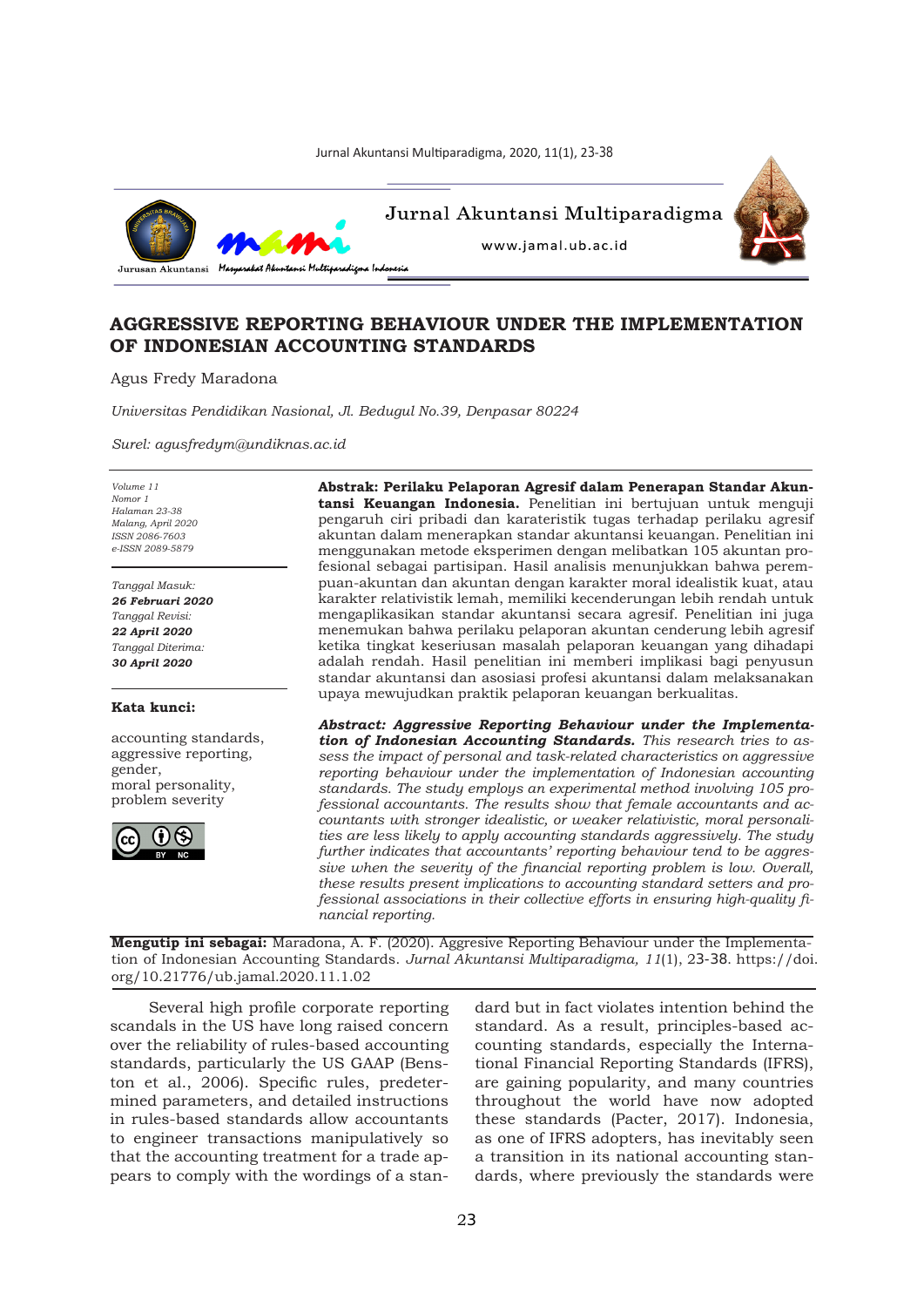rules-based oriented (US GAAP-influenced) but presently they are principles-based oriented (IFRS-influenced) (Maradona & Chand, 2018).

In comparison to rules-oriented standards, principles-oriented accounting standards are perceived to have higher quality because the nonexistence of detailed reporting criteria in the latter forces accountants to focus on the essence of transactions rather than their contractual terms (Agoglia et al., 2011). While principles-based standards are considered superior, nevertheless, the application of these standards relies on judgements, and this has prompted concerns over the integrity of financial reporting practices. The professional judgements required by principles-based standards create opportunities for manipulative financial information because these judgements can be influenced by the incentives of accountants (Whiting et al., 2015). Therefore, when a country changes its orientation from accounting standards containing rules to accounting standards containing principles, the incidence of aggressive financial reporting in this country may not be necessarily lower (Wadeson & Ciccotosto, 2013). Instead, it may simply change the form of aggressive behaviour. In the context of Indonesia, the occurrence of recent financial reporting scandals involving renowned companies Garuda Indonesia and SNP Finance has, in fact, reinforced concerns that aggressive financial reporting may still occur despite the country has moved towards principles-based standards.

Given the integrity of financial information under a principles-oriented system is determined by the reporting behaviour of accountants, there is a growing concern about whether or not accountants will implement the reporting criteria in principles-based standards in an aggressive manner (Amaliyah, 2019; Giner & Pardo, 2015; Ramirez et al., 2015). While this issue is critical, however, studies that provide evidence of the behaviour of accountants in this context are limited (Agoglia et al., 2011; Cohen et al., 2013; Collins et al., 2012; Jamal & Tan, 2010). Some studies look at the differences between the behaviour of accountants when preparing financial statements in accordance with accounting standards containing rules and when working in accordance with standards containing principles. These studies find that accountants who use rulesbased standards (i.e., the US GAAP) tend to

report more aggressively, while those who implement principles-based standards (i.e., the IFRS) tend to report more conservatively (Agoglia et al., 2011; Jamal & Tan, 2010). Other studies find that companies that implement rules-centred accounting standards have a greater probability of using opportunistic accounting treatments (Collins et al., 2012) and that auditors are more eager to restrain managers from reporting opportunistically when the accounting standards are principles-oriented (Cohen et al., 2013).

Although previous studies such as Agoglia et al. (2011), Cohen et al. (2013), Collins et al. (2012), and Jamal & Tan (2010) have provided some insight into the aggressive reporting behaviour of accountants, however, these studies only considered the influence of environmental factors, i.e., types of accounting standards. Few of the previous studies, if any, have considered other determinants of accountants' behaviour when applying accounting standards. Moreover, because countries around the world have moved towards principle-based standards through IFRS convergence (Pacter, 2017), the critical question at present is not how accountants' reporting approaches are different under the two types of standards (principles vs rules), but, instead, the determinants of the reporting approach in a principles-based standards regime. Accordingly, to fill the void left by previous studies, this study investigates the likelihood of accountants to aggressively implement principles-based accounting standards. The novelty of this study lies in the empirical examination of the effect of person and task-specific factors on reporting behaviour, something that prior research has not addressed even though the literature has highlighted the importance of these factors to accountants' judgments and decisions (DeZoort et al., 2019; Mala & Chand, 2015b).

The specific goal of this research, therefore, is to test whether personal and task-specific characteristics can shape accountants' decision-making mechanisms when employing accounting standards. This study makes contributions to literature by presenting novel evidence to support the use of the person-task-environment framework (DeZoort et al., 2019) in explaining the reporting decisions of accountants (see, e.g., Mala, Chand, & Patel, 2018). This study also presents practical and policy contributions to standard-setters, accounting professional associations, and other policymakers in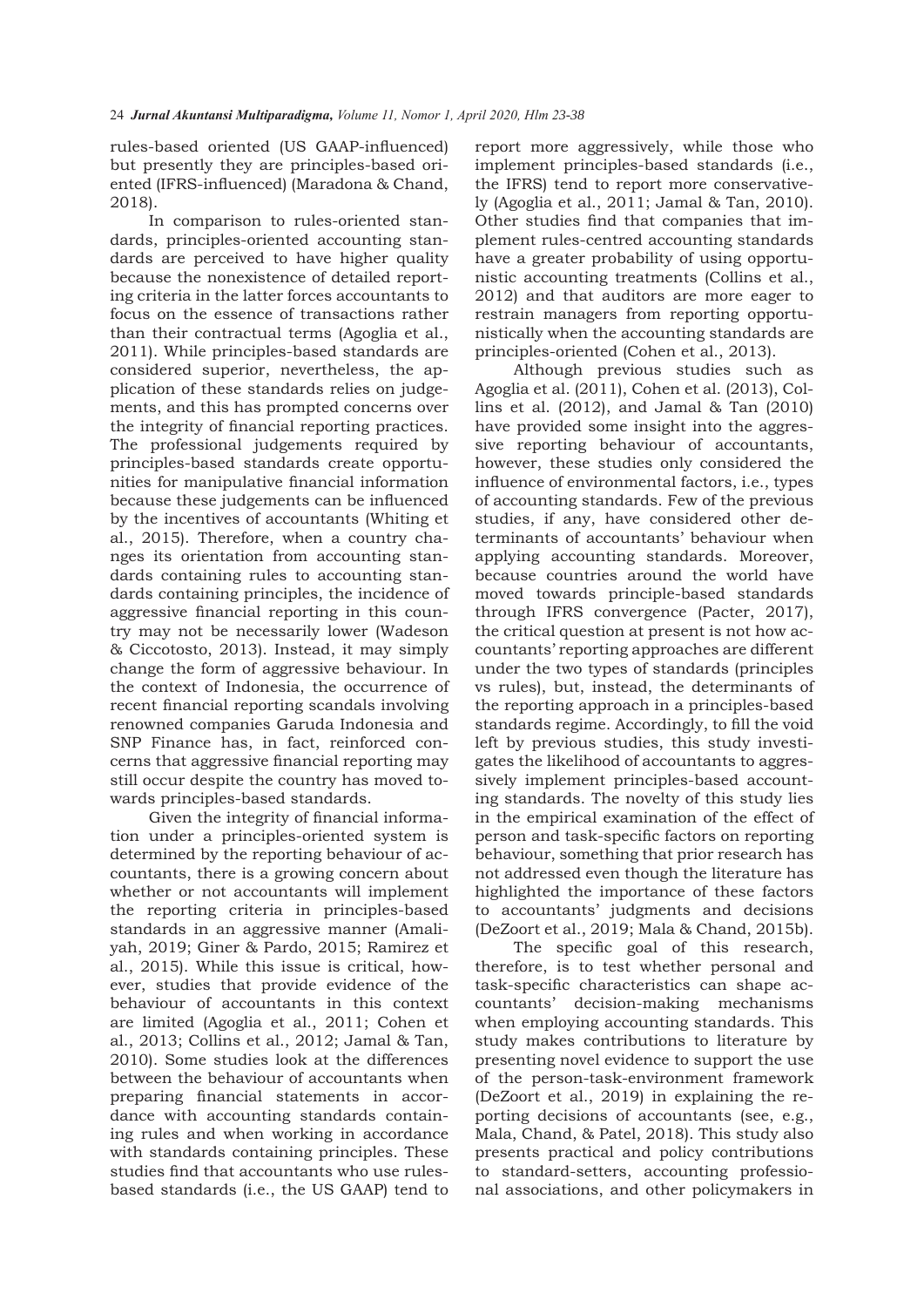formulating appropriate strategies aimed at upholding the integrity of financial reporting practices under the implementation of principles-oriented accounting standards.

# **METHODS**

This study employed an experimental method. The participants of the experiment were members of the Indonesian accounting professional associations who work for public accounting firms in Jakarta. To recruit the participants, all Big Four affiliated public accounting firms and several conveniently selected non-Big Four firms in Jakarta were approached through personal connections. Contact persons at accounting firms in which professional accountants were willing to participate were identified. The experiment materials were sent to these contact persons, who then distributed the materials to participants at each firm.

The extent of accountants' aggressive reporting behaviour in implementing accounting standards serves as the dependent variable in this research. This variable was quantified using a hypothetical case scenario that placed participants in an accounting situation that required them to apply the Indonesian financial accounting standards. The case scenario depicted a distributor company that experiences a declining sales trend; thus, it tried to improve its sales performance by conducting an ethically questionable sales transaction. In the scenario, participants were placed in a position of the company's chief accountant and asked to decide the appropriate accounting treatment in accordance with PSAK 72 *Revenue from Contracts with Customers.* A hypothetical scenario based on PSAK 72 was employed because most of the real incidence of aggressive reporting involves deliberate misapplications of revenue recognition criteria prescribed in accounting standards (Lu & Wang, 2018).

To avoid bias from unfamiliarity with PSAK 72 because the standard is yet to be effective, the participants were provided with relevant excerpts from PSAK 72, and an emphasise were added to the excerpts. A third-person approach was used in the case scenario to control for social desirability bias (Krumpal, 2013; Patel & Millanta, 2011). The participants were requested to indicate the extent to which they are inclined to recognise revenue from the questionable sales transaction on a scale that ranges from 0 (Not likely) to 100 (Very likely). The extent of aggressive

reporting behaviour was operationalized using the participants' likelihood to recognise revenue. Given that a tendency to accelerate the recognition of income increasing items implies a less conservative accounting approach (Indriani & Amalia, 2019), it was considered that a greater likelihood to recognise revenue indicated more aggressive reporting behaviour.

A review of recent literature (Bobek et al., 2015; Cameron & O'Leary, 2015; Heinz et al., 2013; Mala & Chand, 2015b; Malagueño et al., 2019; Musbah et al., 2016; Oboh, 2019; Odar et al., 2017; Wang et al., 2015) suggests that person-specific variables that are most relevant when examining the reporting behaviour of accountants are moral personality, professional experience, and gender, while task-specific variable that is most relevant to such behaviour is problem severity of a task. Accordingly, these variables serve as independent variables. Moral personality is made up of two aspects, namely the idealism aspect and the relativism aspect. This research employed the Ethics Position Questionnaire (EPQ) to measure the variable (Forsyth, 1980; Tsahuridu, 2006). The EPQ measures the idealism and the relativism aspects using 20 questions that ask participants to indicate their conformity to a set of moral declarations on a nine-point Likert scale, where the score 1 symbolised 'completely disagree' and the score 9 symbolised 'completely agree'. The score on idealism was calculated by summing the participants' answers to Question 1 to 10 of the EPQ, and the score on relativism was obtained by summing the participants' answers to Question 11 to 20 of the EPQ. A higher score on the idealism and relativism dimensions indicates a greater level of idealism or relativism, respectively. Drawing upon Forsyth (1980) and findings of past studies (Ismail, 2014; Ismail & Rasheed, 2019; Ismail & Yuhanis, 2018; Liu, 2013; Malagueño et al., 2019; Utami et al., 2017), it is expected that accountants with higher idealism or lower relativism will be less willing to conduct aggressive reporting.

As for the level of professional experience and gender, the measures were straightforward. Level of professional experience was measured based on participants' years of experience in the accounting or financial reporting area. Following past studies (Cameron & O'Leary, 2015; Che et al., 2018; Chen et al., 2018; Herda & Martin, 2016; Wang et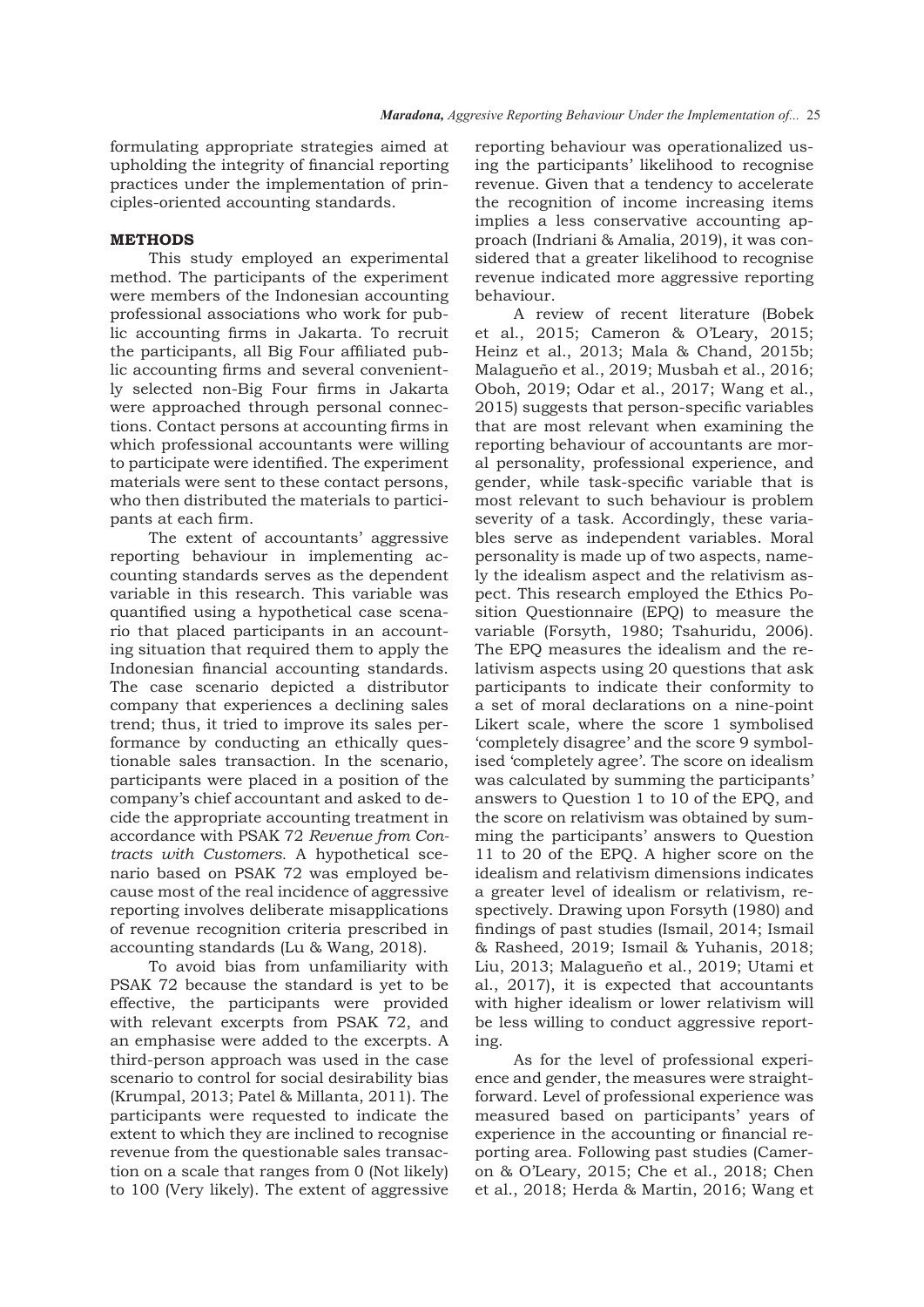al., 2015), this study expects that more experienced accountants will exhibit a lower propensity to apply accounting standards in an aggressive manner. Gender was measured dichotomously by inquiring participants to specify their gender, where their responses were coded 1 for male and 2 for female. Drawing upon previous studies (Bobek et al., 2015; Dhandra & Park, 2018; Eweje & Brunton, 2010), this study anticipates that female accountants will be less willing to commit aggressive reporting than male accountants.

Meanwhile, to quantify the problem severity of accounting task, in the case scenario problem severity was manipulated between participants, and therefore there were two versions of the scenario. The first version contained low problem severity (coded 1), and the other version contained high problem severity (coded 2). In the low problem severity version, participants were told that the company was a private family company, the financial statements would be merely for administrative purposes, and if the revenue from the questionable sales was recognised, then the current year's profit would increase by 10 per cent. Meanwhile, in the high problem severity version, participants were told that the company was in the process of an initial public offering, the financial statements were to be included in the prospectus, and the current year's profit would increase by 45 per cent if the revenue was recognised. The effectiveness of this manipulation was checked using two manipulation-check questions that are explained in more detail in the results section. Following previous studies (Cieslewicz, 2014; Musbah et al., 2016; Oboh, 2019), this study anticipates that accountants facing a high problem severity task will be less willing to commit aggressive reporting.

 The experiment required participants to respond to a research instrument that consisted of three parts in a paper-and-pencil format. The first part asked participants to provide demographic information and to rate their familiarity and regularity to use the Indonesian accounting standards. The second part comprised questions to measure the participants' moral personality in terms of idealism and relativism. Meanwhile, the third section part consisted of a case scenario that was used to quantify the problem severity of the task and to measure the degree of accountants' aggressive reporting behaviour. Detailed purposes of the study were not presented in the instrument and participants were ensured anonymity to avoid demand effect. The total number of participants was 110 accountants. Fifty-five of the participants received an instrument with a low problem severity scenario, and the remaining 55 participants were given an instrument with a high problem severity scenario. After completing the instrument, participants were provided with a written debriefing statement informing them about the details of the study.

A regression model was developed to empirically assess the effects of moral personality, professional experience, gender, and problem severity on the reporting behaviour of accountants. The model is specified as follows:

|  | $BEHAVIOUR = BO + B1Idealism + B2Re-$ |
|--|---------------------------------------|
|  | lativism + B3Experience               |
|  | + B4Gender + B5Severity               |
|  | + B6Age + B7Education                 |
|  | + B8Familiarity + B9Fre-              |
|  | quency $+$ B10Firm Type               |
|  | $+$ B11Firm Size $+$ e                |

where: Behaviour is the extent of aggressive reporting behaviour; Idealism is the idealism score; Relativism is the relativism score; Experience is the extent of professional experience; Gender is the gender code (1 = male 2 = female); Severity is the problem severity of accounting task  $(1 = low, 2 = high)$ ; Age is the age category of participants; Education is the length of formal education; Familiarity is the degree of familiarity with accounting standards; Frequency is the frequency in using accounting standards at work; Firm Type is the type of accounting firms  $(1 - Big Four)$ public accounting firm, 2 = non-Big Four public accounting firm); and Firm Size is the size of an accounting firm indicated by the number of accountants working for it.

As shown above, this study includes six control variables into the model, namely age, level of formal education, level of familiarity with accounting standards, frequency in using accounting standards at work, type of accounting firms, and size of accounting firms. These control variables were added to the regression model because past studies suggest that these variables may influence judgments and decisions of accountants in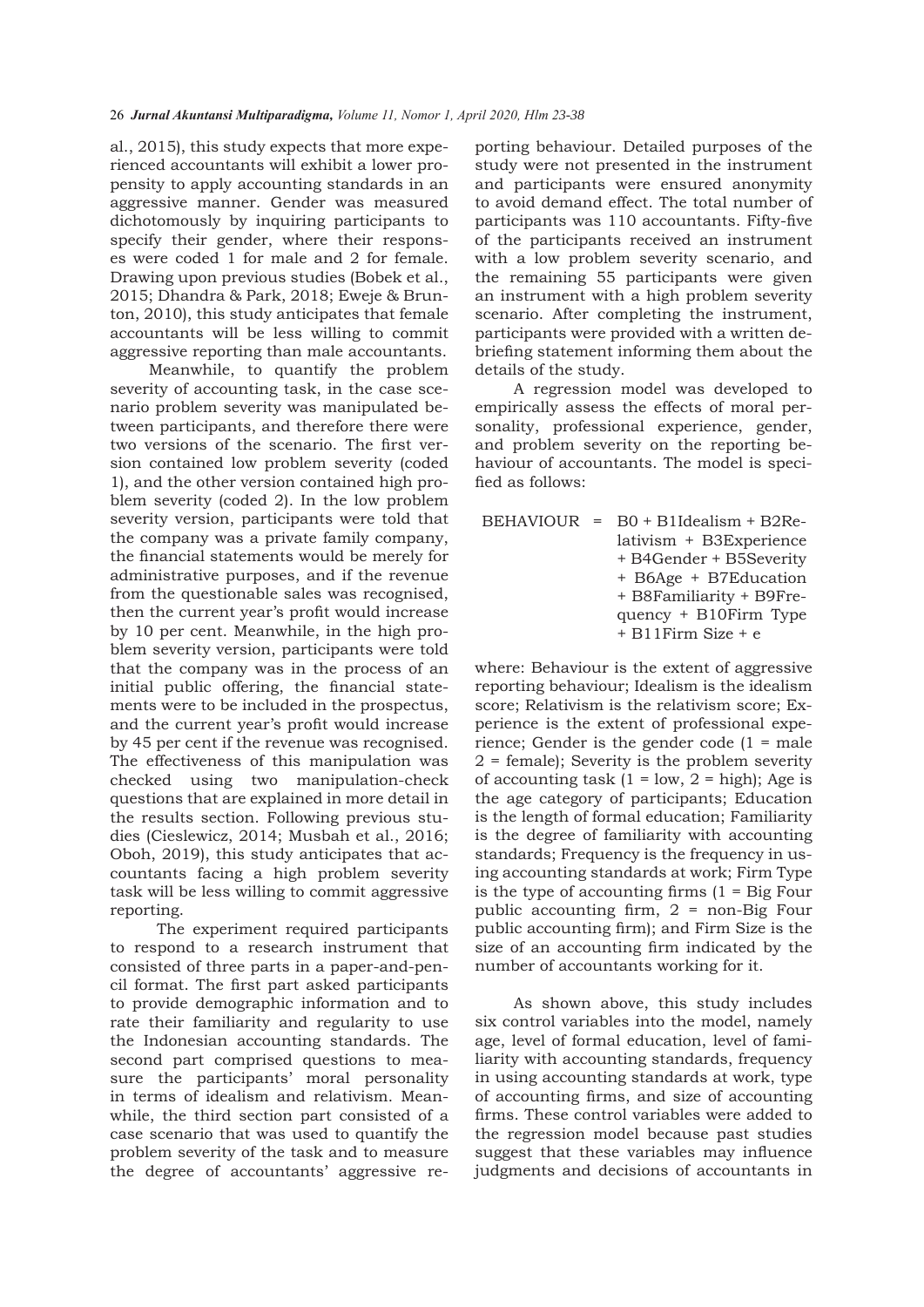| <b>Variable</b> | <b>Mean</b> | Median | <b>Standard</b><br><b>Deviation</b> | Minimum | Maximum | <b>Frequency</b> | Percentage               |
|-----------------|-------------|--------|-------------------------------------|---------|---------|------------------|--------------------------|
| Behaviour       | 46,75       | 50,00  | 22,89                               | 0,00    | 90,00   |                  | -                        |
| Idealism        | 70,27       | 70,00  | 9,06                                | 41,00   | 90,00   |                  | -                        |
| Relativism      | 46,56       | 49,00  | 14,60                               | 10,00   | 74,00   |                  | -                        |
| Experience      | 7,36        | 7,00   | 4,361                               | 1,00    | 32,00   |                  | $\overline{\phantom{0}}$ |
| Gender          |             |        |                                     |         |         |                  |                          |
| $= 1$ (Male)    | -           |        |                                     |         |         | 58               | 55,20                    |
| $= 2$ (Female)  |             |        |                                     |         |         | 47               | 44,80                    |
| Severity        |             |        |                                     |         |         |                  |                          |
| $= 1$ (Low)     | -           |        |                                     |         |         | 52               | 49,50                    |
| $= 2$ (High)    |             |        |                                     |         |         | 53               | 50,50                    |

**Table 1. Descriptive Statistics of Main Variables**

the financial reporting contexts (see, e.g., Mala & Chand, 2015a; Musbah et al., 2016; Oboh, 2019).

#### **RESULTS AND DISCUSSION**

Prior to analysing the data, validity and reliability tests were performed on the research instrument, particularly on the measures of the relativism and idealism dimensions (i.e., the EPQ). The tests were specifically conducted on relativism and idealism because these were the only independent variables that were measured using scales consisting of measurement items. The validity of the relativism and idealism scales were evaluated using a Pearson's correlation between individual and total scores, and the reliability of these scales was verified using the Cronbach's alpha reliability test. A Pearson's correlation analysis on the idealism scale shows that each of the ten items of the scale is significantly correlated to the total idealism score (p-value < 0,01) with a correlation coefficient that is larger than 0,50. Similarly, a Person's correlation analysis on the relativism scale demonstrated that each of the ten items of the scale was significantly correlated to the total relativism score (p-value  $< 0,01$ ) with a correlation coefficient that was larger than 0,50. These significant correlations and the large correlation coefficients suggested that the EPQ was a valid instrument for measuring the degree of idealistic and relativistic moral personalities of the participating accountants. With regards to the reliability of the EPQ, the reliability test showed that the Cronbach's alpha score for the idealism scale was 0,85, and the Cronbach's alpha score for

the relativism scale was 0.90. As these Cronbach's alpha scores were larger than 0.70, it was concluded that the EPQ was a reliable measure of idealism and relativism.

As previously stated, of the 110 accountants who participated in this study, 55 participants were placed in the low problem severity group, and 55 participants were placed in the high problem severity group. A simple randomisation technique was utilised to assign participants to one of the two groups. Three participants receiving the low problem severity case and two participants receiving the high problem severity case provided incomplete responses, and, therefore, their responses were not incorporated in the analysis. Thus, the final data consisted of 105 responses, in which 52 responses came from the low problem severity group, and 53 responses came from the high problem severity group. Descriptive statistics of the variables in this research is exhibited in Table 1 and Table 2.

Table 1 shows that the extent of aggressive reporting behaviour (the dependent variable) has a mean of 46,75 and a median of 50. Since the intensity of accountants' aggressive reporting behaviour was measured between 0 and 100, the data description implies that a substantial number of participants tended to exhibit a moderate-to-low level of aggressive reporting behaviour when applying accounting standards. Nevertheless, it is worthy to note that the minimum score on accountants' aggressive reporting behaviour is 0 while the maximum score is 90, implying that some accountants could be very conservative, while others could be very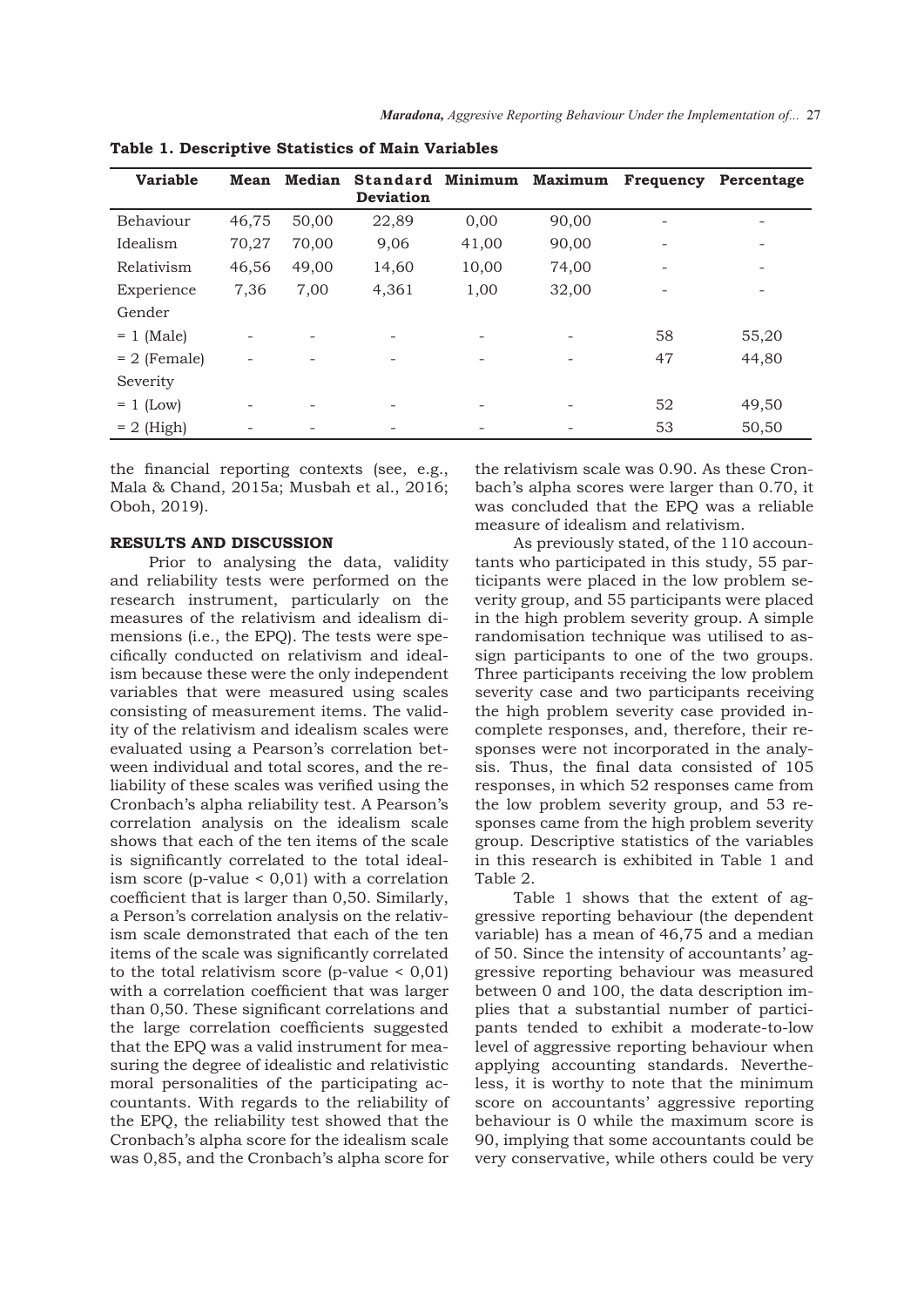| <b>Variable</b>                 | Mean | <b>Median</b> | <b>Standard</b><br>Deviation | Minimum | Maximum | Frequency                | Percentage |
|---------------------------------|------|---------------|------------------------------|---------|---------|--------------------------|------------|
| Familiarity                     | 3,94 | 4,00          | 0,62                         | 2,00    | 5,00    | $\overline{\phantom{a}}$ | $\sim$     |
| Frequency                       | 3,64 | 4,00          | 0,85                         | 1,00    | 5,00    |                          |            |
| Age                             |      |               |                              |         |         |                          |            |
| $= 1$ (< 20 y.o.)               |      |               |                              |         |         | $\overline{0}$           | 0,00       |
| $= 2 (20-24 y.o.)$              |      |               |                              |         |         | 13                       | 12,40      |
| $= 3 (25-29 y.o.)$              |      |               |                              |         |         | 46                       | 43,80      |
| $= 4 (30-34 y.o.)$              |      |               |                              |         |         | 25                       | 23,80      |
| $= 5 (35-39 y.o.)$              |      |               |                              |         |         | 13                       | 12,40      |
| $= 6 (40-49 y.o.)$              |      |               |                              |         |         | 6                        | 5,70       |
| $= 7$ (50-59 y.o.)              |      |               |                              |         |         | 1                        | 1,00       |
| $= 8$ ( $\geq 60$ y.o.)         |      |               |                              |         |         | 1                        | 1,00       |
| Education                       |      |               |                              |         |         |                          |            |
| $= 1$ (< 15 yrs. of edu.)       |      |               |                              |         |         | $\boldsymbol{0}$         | 0,00       |
| $= 2 (15 \text{ yrs. of edu.})$ |      |               |                              |         |         | $\mathbf 5$              | 4,80       |
| $=$ 3 (16 yrs. of edu.)         |      |               |                              |         |         | 31                       | 29,50      |
| $= 4 (17 \text{ yrs. of edu.})$ |      |               |                              |         |         | 43                       | 41,00      |
| $= 5$ ( $\geq 18$ yrs. of edu.) |      |               |                              |         |         | 26                       | 24,80      |
| Firm Type                       |      |               |                              |         |         |                          |            |
| $= 1$ (Big Four)                |      |               |                              |         |         | 57                       | 54,30      |
| $= 2$ (Non-Big Four)            |      |               |                              |         |         | 48                       | 45,70      |
| Firm Size                       |      |               |                              |         |         |                          |            |
| $= 1$ (1-5 Accts.)              |      |               |                              |         |         | 8                        | 7,60       |
| $= 2$ (6-20 Accts.)             |      |               |                              |         |         | 19                       | 18,10      |
| $= 3 (21-100 \text{ Accts.})$   |      |               |                              |         |         | 12                       | 11,40      |
| $= 4$ ( $> 100$ Accts.)         |      |               |                              |         |         | 66                       | 62,90      |

**Table 2. Descriptive Statistics of Control Variables**

aggressive when making judgments and decisions in applying the reporting criteria prescribed in accounting standards.

In terms of moral personality, Table 1 shows that the participants appeared to be strongly idealistic, with an average idealism score of 70,27 and a median score of 70 that were far above the scale's middle point score of 45. As the idealism dimension represents an individual's consciousness about the negative consequences of an action, the high idealism scores among participants indicate that the majority of accountants in this study tended to believe that it was morally unacceptable to make financial reporting decisions that would bring about negative impacts to stakeholders of a company. Table 1 also shows that the participants of this study demonstrated a modest level of relativism, with an average relativism score of 46,56 and a median score of 49, which were just slightly above the scale's middle point score of 45. Since the relativism dimension denotes an individual's orientation towards using absolute moral principles vs relative moral codes when evaluating moral situations, the modest level of relativism indicates that, while accountants in this study believed in universal moral principles, they also had a tendency to make a subjective moral assessment when making financial reporting judgments and decisions in accordance to accounting standards. Further, the descriptive statistics show that gender was almost equally distributed among participants, although men (55,20%) slightly outnumbered women (44,80%). Across the two groups, the distribution of gender was similar, in which in the low problem severity group, 55,77% of the participants were males and 46,33% were females, while in the high problem severity group males accounted for 54,72% of the participants and females accounted for 46,28%. The overall participants showed an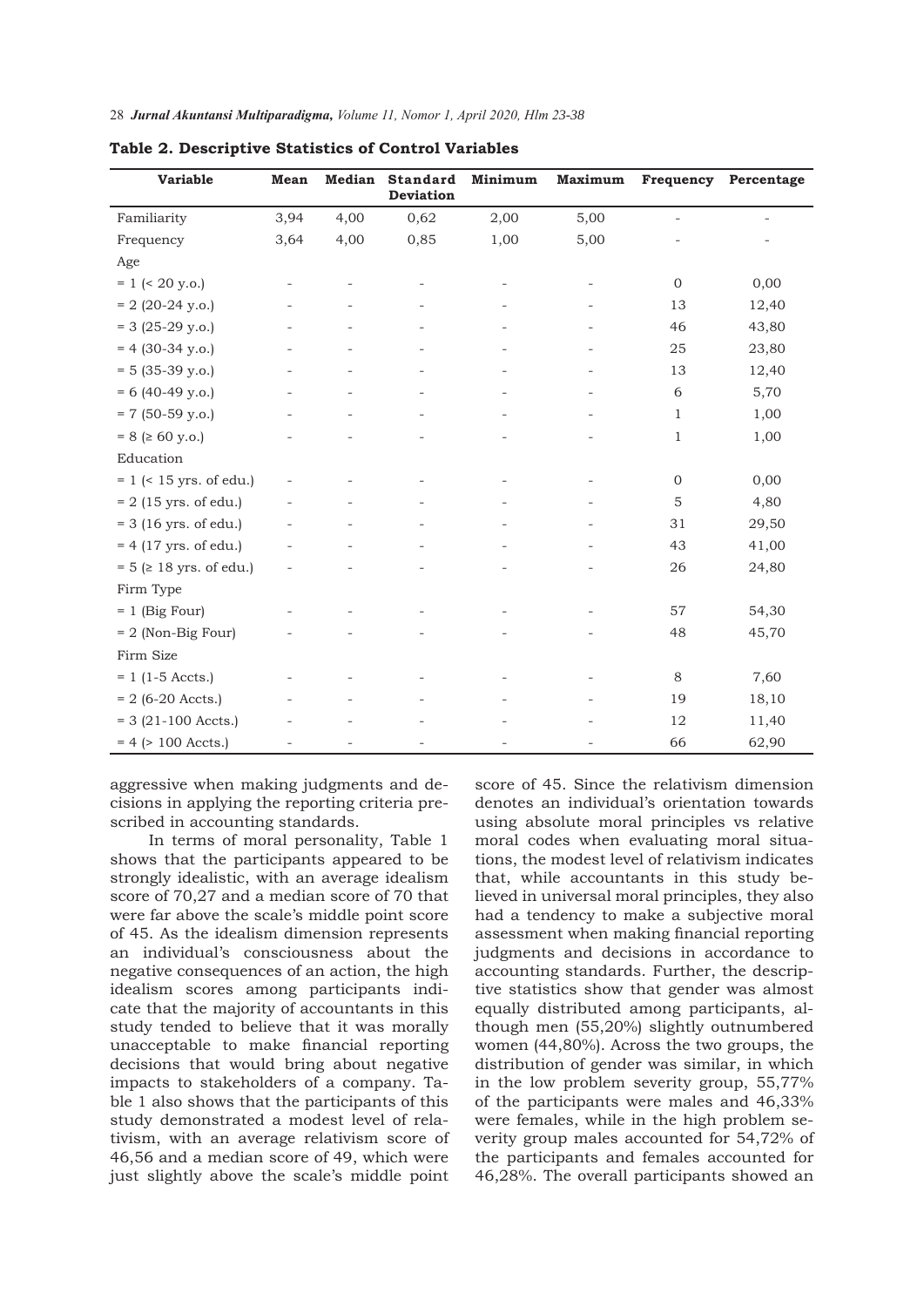| <b>Variable</b> | Expected<br>Sign | Regression<br>Coefficient | <b>T-Statistic</b>          | <b>P-Value</b> |  |  |
|-----------------|------------------|---------------------------|-----------------------------|----------------|--|--|
| Intercept       |                  | 117,683                   | 3,449                       | 0,000          |  |  |
| Idealism        | -                | $-0,442$                  | $-1,812$                    | $0.037**$      |  |  |
| Relativism      | $^{+}$           | 0,352                     | 2,338                       | $0.011**$      |  |  |
| Experience      |                  | $-0.966$                  | $-1,130$                    | 0,131          |  |  |
| Gender          | -                | $-10,944$                 | $-2,417$                    | $0,009***$     |  |  |
| Severity        |                  | $-6.255$                  | $-1,471$                    | $0.073*$       |  |  |
| Age             |                  | 1,986                     | 0,586                       | 0,279          |  |  |
| Education       |                  | $-0,595$                  | $-0,218$                    | 0,414          |  |  |
| Familiarity     |                  | $-2,204$                  | $-0,529$                    | 0,299          |  |  |
| Frequency       | -                | 0,025                     | 0,008                       | 0,497          |  |  |
| Firm Type       | $^{+}$           | $-4,858$                  | $-0.661$                    | 0,255          |  |  |
| Firm Size       |                  | $-3,974$                  | $-1,168$                    | 0,123          |  |  |
| F-Statistic     | 2,144            |                           | (Two-Tailed $P = 0.024**$ ) |                |  |  |
| R2              | 0,202            |                           |                             |                |  |  |

**Table 3. Results of Regression Analysis**

Notes:

\*\*\* represents significant at the 0,01 level

\* represents significant at the 0,05 level

\* represents significant at the 0,10 level.

average professional experience of more than five years. Specifically, the participants in the low problem severity group had an average professional experience of 7,52 years, and participants in the high problem propensity group had an average of 7,21 years of professional experience. This implies that most accountants who participated in this study had adequate practical experience in dealing with real-life accounting situations.

Meanwhile, Table 2 shows that most of the participants were from large accounting firms. Nevertheless, they were almost similarly spread across firm types, in which 54,30% of the participants were affiliated with Big Four offices, and 45,70% worked for accounting firms that are non-Big Four. The participants appeared to be familiar with the Indonesian accounting standards and to frequently refer to the standards when performing their professional duties. The familiarity with the accounting standards and the frequency in using them in practice highlight the appropriateness of using these participants to work on the practical scenario in the experiment.

This study performed an ordinary least square (OLS) regression analysis on the data resulting from the experiment to empirically analyse the impact of moral personality,

professional experience, gender, and problem severity on the intensity of accountants' aggressive reporting behaviour. Initial procedures to determine the fulfilment of OLS regression assumptions were performed. Results of these initial procedures demonstrate that the empirical model developed in this research, when applied to the data, has satisfied the assumptions of normality of residuals, the absence of serial correlation between predictors (non-multicollinearity), the absence of heteroscedasticity, and the absence of serial correlation between regression residuals (non-autocorrelation). When running the regression analysis, both independent and control variables were entered simultaneously as predictors. Table 3 exhibits the outcomes of the OLS regression analysis.

As shown in Table 3, a test of goodness of fit using an F test on the regression model demonstrates an overall good fit to the data, with an F-statistic of 2,144 that is significant at the 0.05 level (two-tailed p-value = 0,024), suggesting the overall significance of the predictor variables in the model (both independent and control variables). This result implies the appropriateness of the regression model developed in this study since the chosen predictors provide a better fit to the data compared to an intercept-only model.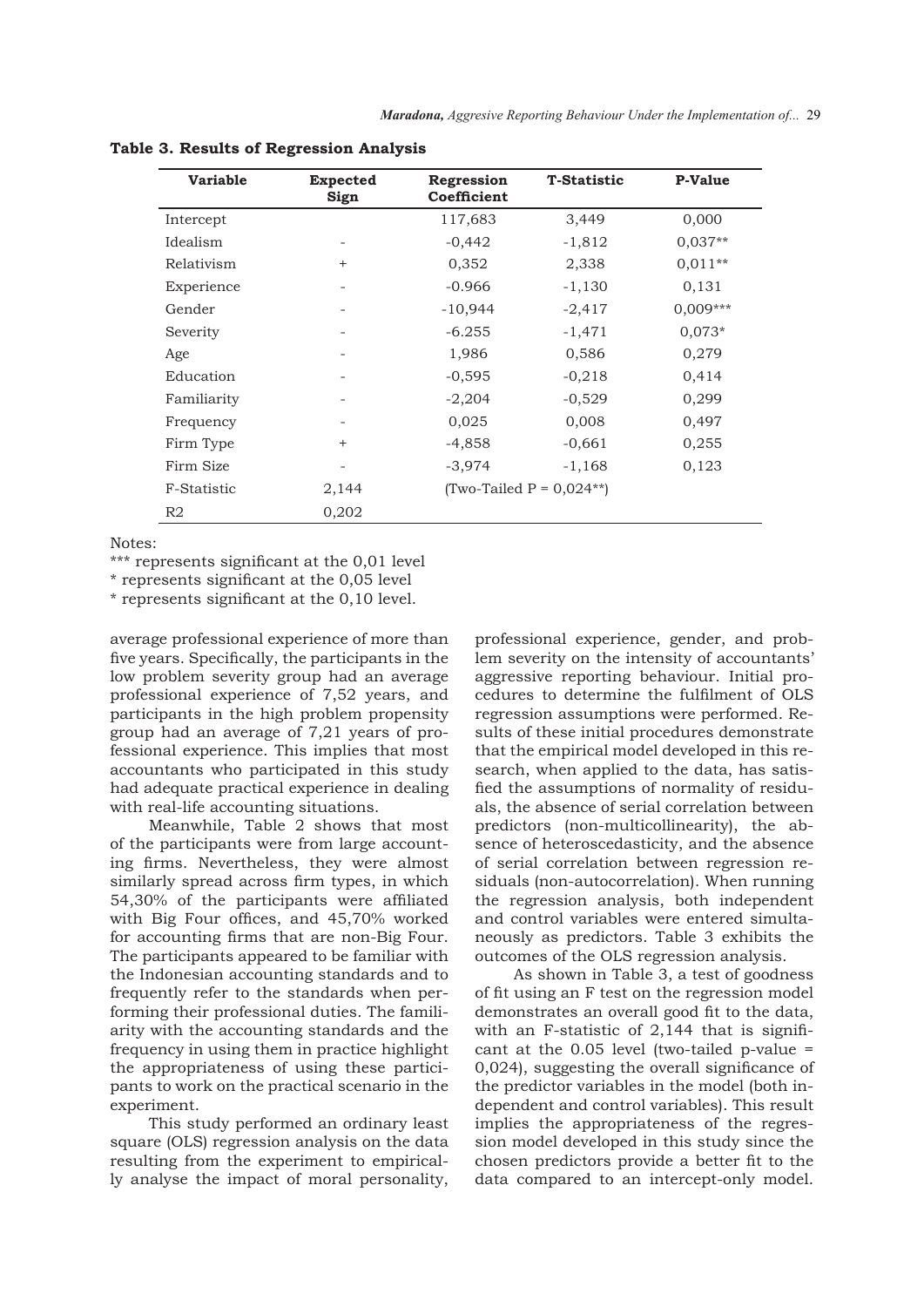The test of goodness of fit also shows that the regression model has a coefficient of determination  $(R<sup>2</sup>)$  of 0.202, suggesting that the predictors in the model are able to explain around 20,20% of variations in the level of aggressive reporting behaviour, while the rest is explained by other variables that are not identified in the model.

Regarding the main analysis, Table 3 reports the outcomes of the OLS regression test that correspond to each of the regressors. As reported in Table 3, idealism has a negative coefficient that is statistically significant at the 0,05 level (b =  $-0,442$ ; t =  $-1,812$ ;  $p = 0.037$ . This finding indicates that the more an accountant's moral personality is characterised by idealism, then the lower their tendency to engage in aggressive reporting behaviour when applying accounting standards. Conversely, the less an accountant's moral personality is oriented towards idealism, then the more likely this accountant to commit aggressive reporting behaviour. This result is similar to the findings shown in previous studies which exhibit that accountants who are more idealistic have a greater tendency to pursue ethical actions when performing their professional duties than accountants who are less idealistic (Ismail, 2014; Ismail & Rasheed, 2019; Ismail & Yuhanis, 2018; Liu, 2013; Malagueño et al., 2019; Utami et al., 2017).

Meanwhile, concerning the influence of the relativism dimension, the results in Table 3 shows that relativism has a positive coefficient that is statistically significant at the 0,05 level (b = 0,352; t = 2,338; p = 0,011). This finding implies that when an accountant's moral personality is characterised by low relativism, they will be less willing to apply accounting standards in an aggressive manner. On the other hand, when an accountant's moral personality is high in terms of relativism, they would be more inclined to engage in aggressive reporting behaviour. This result is similar to those of prior studies that show that more relativistic accountants incline to be more permissive when making judgments on ethical issues and exhibit stronger willingness to behave unethically than less relativistic accountants (Ismail, 2014; Ismail & Rasheed, 2019; Ismail & Yuhanis, 2018; Liu, 2013; Malagueño et al., 2019; Utami et al., 2017). Overall, the findings on the examination of the influence of moral personality on accountants' reporting behaviour lend support to the theoretical

framework proposed by Forsyth (1980) by showing that the decision to pursue or to refrain from opportunistic reporting behaviour is strongly determined by an individual's orientation towards the idealism and relativism dimensions. Reflecting on Forsyth's (1980) conception of idealism and relativism, this study specifically shows that accountants whose moral personality is characterised by a stronger belief that action must not present harms to others and/or that the best outcome can be achieved without sacrificing the interest of others will be less willing to involve in the aggressive application of accounting standards. The study also demonstrates that accountants whose moral personality is built on the belief that moral issues should be judged by subjective norms depending on the situation, and not using universal moral principles, will be more likely to engage in manipulative financial reporting practices through an aggressive application of accounting standards.

As regards the effect of professional experience on the extent of aggressive reporting behaviour of accountants, the results reported in Table 3 shows that experience has a negative regression coefficient. However, this coefficient is not statistically significant (b =  $-0,966$ ; t =  $-1,130$ ; p = 0,131). The insignificant finding on the influence of professional experience on accountant's reporting behaviour when applying accounting standards is contrary to results reported in previous studies (Cameron & O'Leary, 2015; Che et al., 2018; Chen et al., 2018; Herda & Martin, 2016; Wang et al., 2015).

A plausible argument for this insignificant effect is the differences between the accounting situation faced by research participants in this study and those of previous studies. Specifically, past studies such as Cameron & O'Leary (2015), Che et al. (2018), Chen et al. (2018), and Herda & Martin (2016) focus on professional judgments, decisions, or behaviour in the auditing context, while the present study focuses on accountants' behaviour in the financial reporting context. While successful execution of both auditing and accounting duties depends on, among other things, the professional experience of the accountants, the literature suggests that experience may be more necessary for accountants when performing audit tasks because auditors gain their audit expertise through experience, especially industry-based experience (Moroney & Ca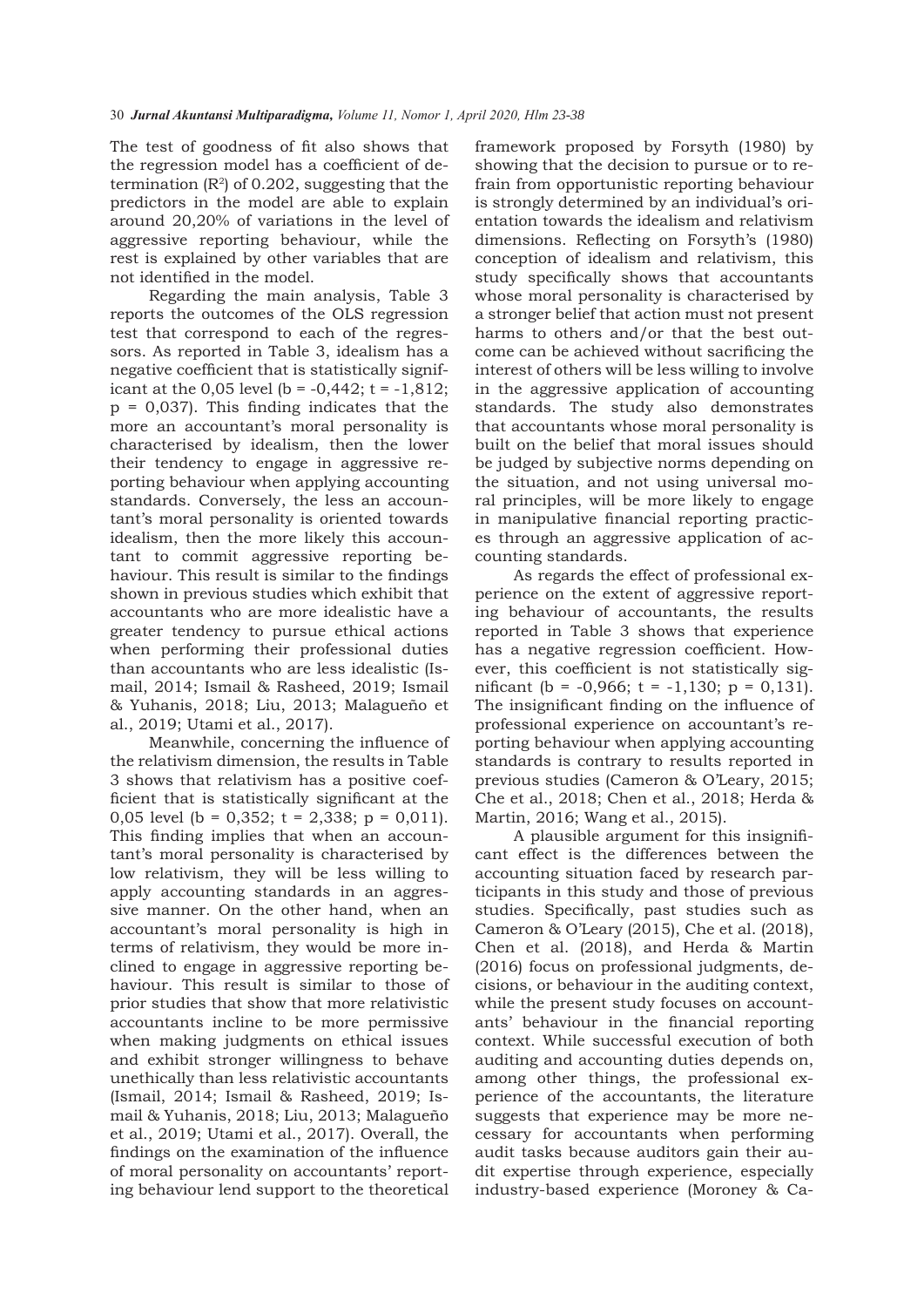rey, 2011). Meanwhile, knowledge may be more fundamental for accountants in order to work on financial reporting tasks because these duties are substantially determined by proper applications of accounting standards. Another reasonable explanation for the insignificant finding on professional experience is the nature of accounting situation depicted in the hypothetical case scenario. The scenario that was presented to participants of this study contains an ethical dilemma component that requires participants to also pay attention to ethical issues of accounting standard application, not merely the technical issues of financial reporting. While prior studies may have shown that experience can affect accountants' decisions in situations that are deeply technical in nature, existing studies in ethical decision making suggest that there is no strong evidence to argue that professional experience affects the decisions of individuals in morally ambiguous situations (Budisusetyo & Subroto, 2012; Dane & Sonenshein, 2015).

Regarding the effect of gender on accountants' reporting behaviour, the regression results reported in Table 3 show that gender has a negative coefficient that is statistically significant at the  $0,01$  level (b =  $-10,944$ ; t =  $-2,417$ ; p = 0,009). Because gender was measured dichotomously in which male was labelled 1 and female was labelled 2, the negative coefficient of this variable implies that male accountants are more willing to apply accounting standards aggressively than their female counterparts. The significant effect of gender on the aggressive reporting behaviour of accountants is in agreement to results of previous accounting studies which suggest that male and female accountants may have different moral reasoning orientation and, therefore, may follow different decision-making mechanisms in contentious situations (Bobek et al., 2015). Furthermore, the finding that shows that women tend to behave less aggressively when applying accounting standards than men confirms results of prior ethics studies that demonstrate women are generally more sensitive to ethical problems, tend to judge ethical situations more harshly, and have a lower tendency to act unethically, while men are generally more permissive to ethical issues, tend to judge ethical problems more leniently, and are more willing to take unethical actions (e.g., Dhandra & Park, 2018; Eweje & Brunton, 2010). Overall, the findings on the effect of gender on aggressive reporting behaviour of accountants provide support to the conception in the ethics literature that posits that men tend to have a greater inclination towards competition and domination, while women value more the social and emotional relationships with others (e.g., Dhandra & Park, 2018). These differing orientations lead to differences in behaviour between males and females when making moral decisions (Dhandra & Park, 2018; Eweje & Brunton, 2010), including differences in the tendency to engage in aggressive reporting behaviour as shown in the present study.

As regards the assessment of the effect of problem severity on accountants' aggressive reporting behaviour, an experimental procedure was followed. The problem severity of the accounting task was manipulated between participants as described in the methods section. That is, 52 participants responded to the low-problem severity instrument, and 53 participants responded to the high problem severity instrument. Prior to analysing the data, a manipulation check was performed to assess if the experimental manipulation in the case scenario had worked as intended, using two questions. The first manipulation-check question examines the participating accountants' perception about the materiality of the financial reporting situation depicted in the scenario, based on a scale with seven points, where the score 1 means 'not material at all' and the score 7 means 'extremely material'. The second manipulation-check question assesses the participating accountants' perception about the probability and magnitude of negative effects (harms) of the financial reporting situation, based on a scale with seven points, where the score 1 represents 'not significant at all' and the score 7 represents 'extremely significant'. An independent sample t-test on the participants' responses to the first manipulation-check question reveals that participants who were presented with the low problem severity task perceived the financial reporting situation to be less material (mean = 4,13) and the participants who were presented with the high problem severity task perceived the financial reporting situation to be more material (mean = 5,32), and this difference is statistically significant at the 0,01 level (t =  $-5,009$ ; p = 0,000). Similarly, an independent sample t-test on the partici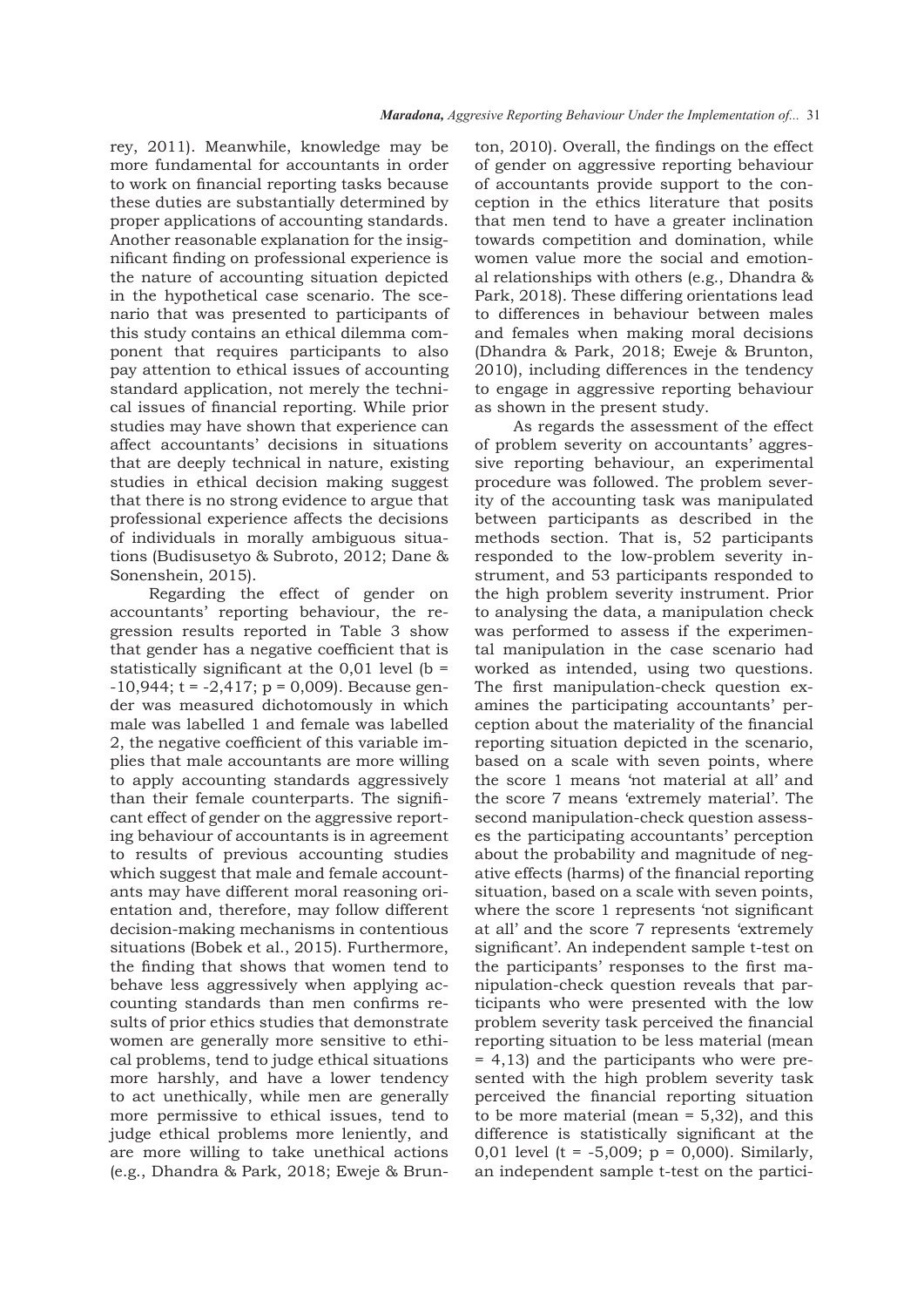pants' responses to the second manipulation check question shows that participants who were provided with the low problem severity task rated the probability and magnitude of negative effects of the financial reporting situation to be less significant (mean = 4.40) and the participants who were presented with the high problem severity task rated the probability and magnitude of negative effects of the reporting situation to be more significant (mean = 5,50), and this difference is statistically significant at the  $0.01$  level (t =  $-3,812$ ;  $p = 0,000$ . Considered overall, the outcomes on the two manipulation-check questions demonstrate that the participants in this study perceive the low problem severity scenario to have a lower level of materiality, a lower probability of negative effects, and lower magnitude of negative effects than the high problem severity scenario. This implies that the problem severity manipulation in the hypothetical case scenario was successful and meaningful interpretations can be inferred from the subsequent statistical test.

To determine the effect of problem severity on the intensity of accountants' aggressive reporting behaviour, the regression results of interest are those of severity. Table 3 reports severity has a negative coefficient that is statistically significant at the 0,10 level (b  $= -6,255$ ; t =  $-1,471$ ; p = 0,073). Because the low problem severity group was coded 1 and the high problem severity group was coded 2, this finding implies that accountants who face a financial reporting situation that presents a high problem severity are less willing to use aggressive accounting techniques when following accounting standards then accountants who face a low problem severity situation. This significant result on the effect of problem severity of the accounting task on the extent of aggressive reporting behaviour of accountants is in line with results reported in previous studies which demonstrate that accountants' decision-making behaviour in a situation involving ethical issues is strongly determined by the severity of the moral problems that present in that particular situation (Arel et al., 2012; Cieslewicz, 2014; Musbah et al., 2016; Oboh, 2019). This finding is also similar to the outcomes of prior research examining ethical decisions in various contexts such as operations management (Valentine & Hollingworth, 2012), sales activities (Rokhmania, 2013; Valentine & Bateman, 2011; Yang et al., 2017) and purchasing decisions (Husser et al., 2019). More impor-

tantly, the finding on the effect of problem severity on aggressive reporting behaviour lends support to the long-standing concept of moral intensity proposed by Jones (1991) in the ethics literature, which posits that the situational factors, i.e., the intensity of moral issues, must be taken into consideration when evaluating the decision-making behaviour of individuals in conditions where moral dilemmas are present.

Concerning the control variables (i.e., age, level of education, familiarity with accounting standards, frequency in using accounting standards at work, firm type, and firm size), the regression analysis shows that these variables are not significant predictors of the aggressive reporting behaviour of accountants. To be specific, the results reported in Table 3 show that age has a positive coefficient, implying that older accountants may be more willing to apply accounting treatments prescribed in accounting standards in an aggressive manner than younger accountants. However, the influence of age on accountants' behaviour found in this study is not statistically significant at the acceptable level of confidence ( $b = 1,986$ ;  $t = 0,586$ ;  $p = 0,279$ , and the direction is contrary to findings in prior studies such as Musbah et al. (2016). The conflicting results on age may be due to the use of age categories to measure participants' age instead of measuring it as a continuous variable. Further, Table 3 shows that education has a negative coefficient, which indicates a possibility that accountants who have had longer formal education tend to show a lower propensity to engage in aggressive reporting behaviour than accountants who have received shorter formal education. While the effect of the length of formal education in the present study is not statistically significant (b =  $-0,595$ ; t =  $-0,218$ ; p = 0,414), it is worthy to note that the direction of the relationship between the extent of formal education and the propensity to commit aggressive reporting is consistent to the conception in the ethics literature. Specifically, the ethics literature asserts that individuals develop a moral reasoning ability through a learning process in various environment including the learning process in educational institutions; hence those individuals who receive more formal education have a greater probability are to make better ethical decisions than individuals who receive a less formal education (Musbah et al., 2016; Pierce & Sweeney, 2010).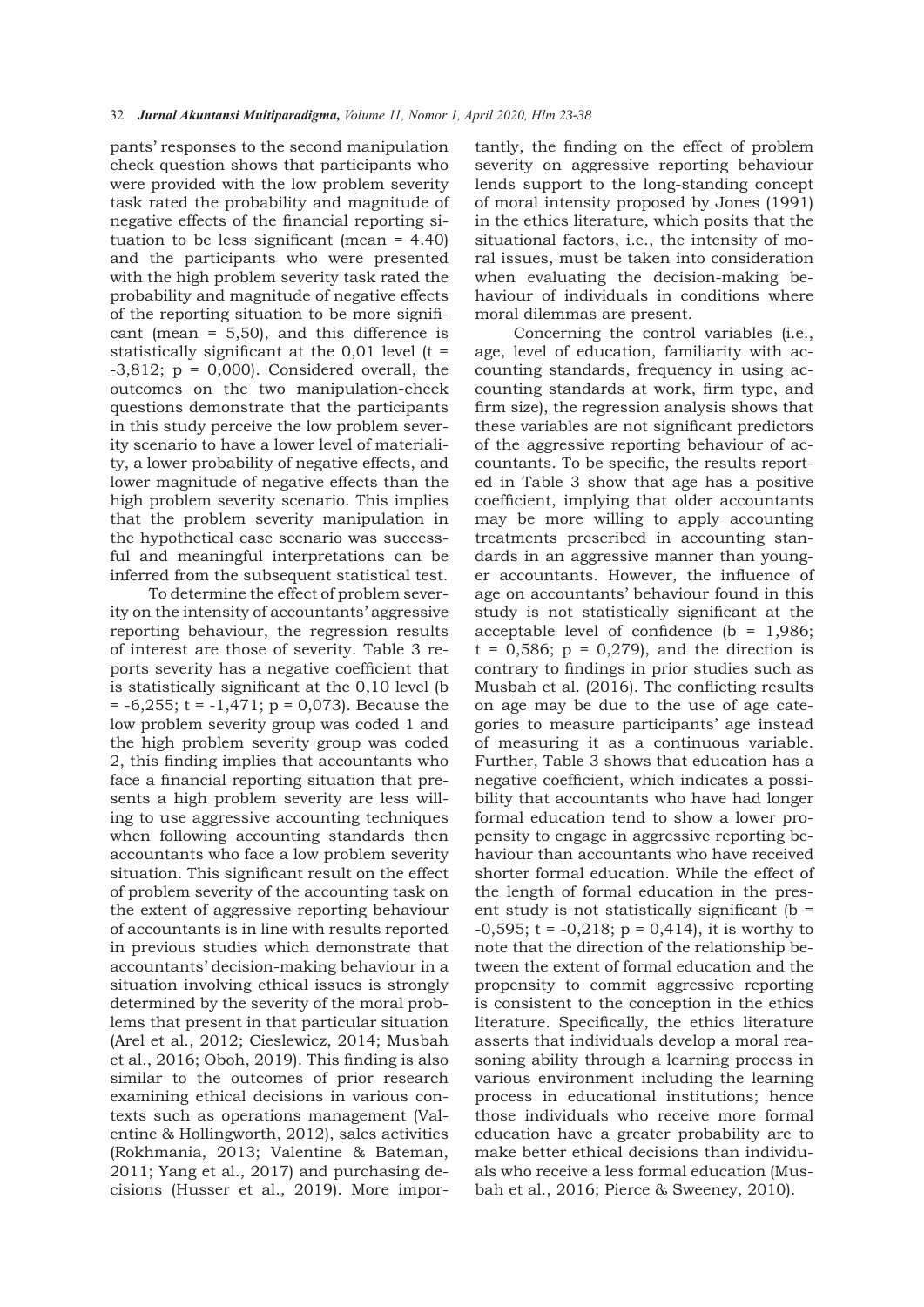With regard to familiarity with accounting standards and frequency in referring to the standards, the regression results show familiarity has a negative coefficient, but it is not significant at the acceptable level of confidence (b =  $-2,204$ ; t =  $-0,529$ ; p = 0,299), while the coefficient for frewuency is positive but not statistically significant at the acceptable level of confidence ( $b = 0.025$ ;  $t = 0.008$ ;  $p = 0,497$ . These outcomes denote that both familiarity with accounting standards and the frequency in using them by accountants do not substantially determine the reporting behaviour of the accountants in a situation involving moral issues. These results can be considered reasonable because proficiency in terms of accounting standards will help accountants more in dealing with technical issues of financial reporting but may less helpful when responding to ethical issues.

Regarding the effect of type of accounting firms, firm type has a positive coefficient, but it is not statistically significant at the acceptable level of confidence ( $b = -4,858$ ; t  $= -0.661$ ;  $p = 0.255$ ). Since the type of accounting firms was measured dichotomously where Big Four firms were labelled 1, and non-Big Four firms were labelled 2, the negative coefficient found in this study suggests that there is a possibility that Big Four accountants may behave more aggressively, while non-Big Four accountants may behave less aggressively when applying accounting standards. While the effect is not significant, the direction of the relationship between firm type and accountants' reporting behaviour appears to be consistent with the paradox reported in recent studies, where, although many studies consider Big Four affiliated firms to be superior to non-Big Four firms (Kusumah & Manurung, 2017), a recent study has shown that there is an association between the occurrence of aggressive tax reporting practices and the use of auditors from Big Four firms (Jones et al., 2018). Meanwhile, concerning the effect of size of accounting firms on accountants' behaviour, the regression results reveal that firm size has a negative coefficient, suggesting that there is a possibility that accountants from larger accounting firms will behave less aggressively when applying accounting standards than accountants from smaller accounting firms. However, in the present study, the effect of firm size is not significant at the acceptable level of confidence  $(b = -3.974; t=-1.168; p =$ 

0,123). However, it should be noted that the direction of the association between firm size and aggressive reporting behaviour shown in this study appears to be consistent to the conception in the accounting and auditing literature that holds that larger accounting firms tend to produce more prudent professional decisions (Berglund, 2018).

The insignificant results of the control variables allow this study to argue with great confidence that aggressive reporting behaviour is a function of moral personality and task characteristics instead of other individual or organisational factors. These results also underline that the randomisation procedure used to assign participants into the low problem severity or high problem severity groups was successful; hence, the variations in the participants demographic and organisational characteristics were evenly distributed across the two groups.

The results reported that accountants can still prepare financial statements in an aggressive manner. It happens when principles-based accounting standards have been implemented. Findings reported in this study underlines that aggressive reporting behaviour can still occur even though a set of higher-quality accounting standards (i.e., principles-based standards) have been adopted because the occurrence of such behaviour is not only influenced by environmental factors (such as accounting standards or other accounting regulations), but it is also determined by person-specific and task-specific factors. The specific results showing that aggressive reporting behaviour is directly influenced by accountants' moral personality signify that the application of reporting criteria in accounting standards, particularly in a situation involving a moral dilemma, concerns not only the technical aspects of financial reporting but also the ethical consideration by professional accountants. In particular, the findings of the present study demonstrate that accountants' ethical consideration when deciding on their extent of aggressive reporting behaviour is determined by their moral positions towards the idealism and relativism dimensions. That is, whether they believe that it is morally wrong to perform activities that may harm others, or, instead, negative consequences are sometimes acceptable to arrive at the maximum benefits for the majority of people (i.e., high vs low idealism), and whether they believe that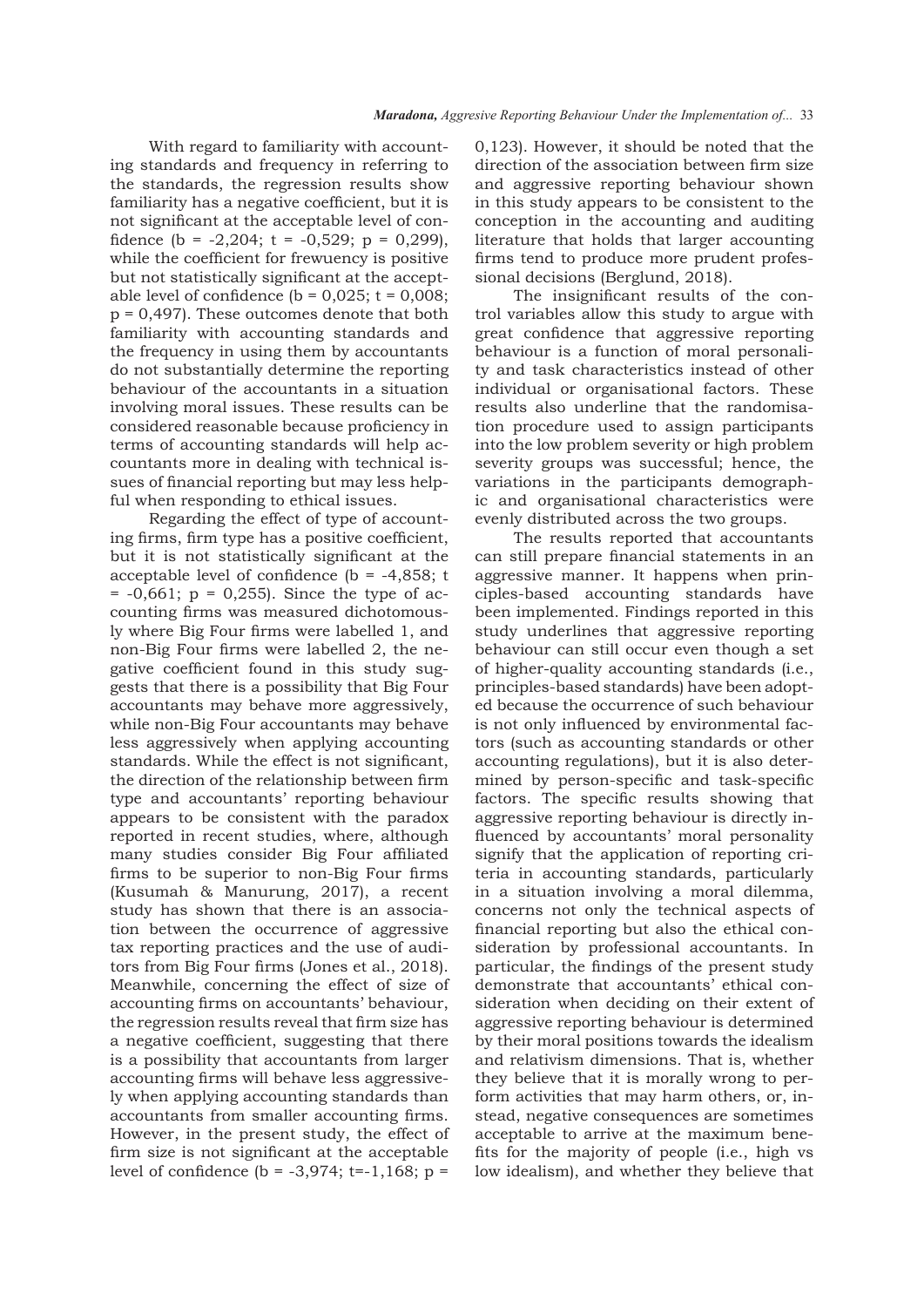moral situations should be judged based on absolute moral principles or, instead, can be evaluated based on the situation using subjective norms (i.e., low vs high relativism).

Further, the findings that show that gender influences the decision-making behaviour of accountants, once again, highlights that aggressiveness in financial reporting are not merely technical in nature and are not only related to the application of hard skills by accountants. The present study's finding on gender corroborates the arguments proposed in the literature (Dhandra & Park, 2018; Eweje & Brunton, 2010) that gender can act as a direct determinant of individual behaviour, and that men and women follow different mechanisms of ethical decision making, leading to male accountants and female accountants facing a same financial reporting situation may come up with different levels of aggressive reporting due to the subtle effect of their gender. Meanwhile, the results on the effect of problem severity on aggressive reporting behaviour shed lights on the substantial role of the attributes of professional tasks in shaping accountants' decisions. Notwithstanding the fact that behaviour is shaped by personal morality and characteristics of accounting standards, the finding of this study demonstrates that accountants still assess the severity of a reporting situation before engaging in certain reporting behaviour. Taken together, the results of this study signify that the judgements and decisions of accountants are determined by person-specific and task-specific factors, in addition to environment-specific factors, consistent with the theoretical framework proposed in the literature on accounting judgment and decision making (DeZoort et al., 2019; Mala & Chand, 2015b).

### **CONCLUSION**

This study finds that person-specific factors, namely moral personality and gender, and task-specific factor, influence the extent of aggressive reporting behaviour of accountants. Accountants with stronger idealism or weaker relativism were found to demonstrate a lower tendency to engage in aggressive reporting practices. Male accountants were found to have a greater inclination towards following accounting standards aggressively than female accountants. Further, evidence was found that accountants behave less aggressively when applying accounting

standards in a reporting situation with a weaker problem severity. Overall, this study provides a significant theoretical implication that the reporting behaviour of accountants when applying accounting standards cannot be explained by merely looking at the types of standards being applied but should also by considering person-specific factors of the accountants and task-specific factors of the financial reporting problem faced by accountants.

The results reported in this study also present several practical and policy implications. First, the findings on the effect of moral personality imply the importance of recruiting individuals with high moral standards to the accounting profession, and the need to continuously equip accountants with the moral skills required to respond to contentious reporting situations. This implication should be a concern to accounting professional associations, educators, and regulators who are in the forefront in the formulation, socialisation, and enforcement of ethical standards in the profession. Second, the finding on gender should draw attention from standard-setters and other relevant policymakers because this finding implies the need for strategies to facilitate credibility in the implementation of accounting standards regardless of demographic differences. Third, the effect of problem severity signals standard-setters about the necessity to provide accountants with relevant decision aids which will help them better analyse a financial reporting situation and respond to it properly when applying accounting standards.

Although the study was designed carefully, there are some research limitations that warrant attention. First, this study only uses a scenario about the recognition of financial statement items. Future research could explore accountants' aggressive behaviour using scenarios on the measurement and disclosure of financial reporting items. Second, because this study uses a hypothetical scenario that presents a moral issue, there was a risk of social desirability bias. Although the present research has attempted to mitigate this bias by ensuring anonymity and the use of the third-person approach in the scenario, this study does not specifically measure the extent of this bias. Therefore, future studies could measure the extent of this bias using a social desirability bias scale, and then in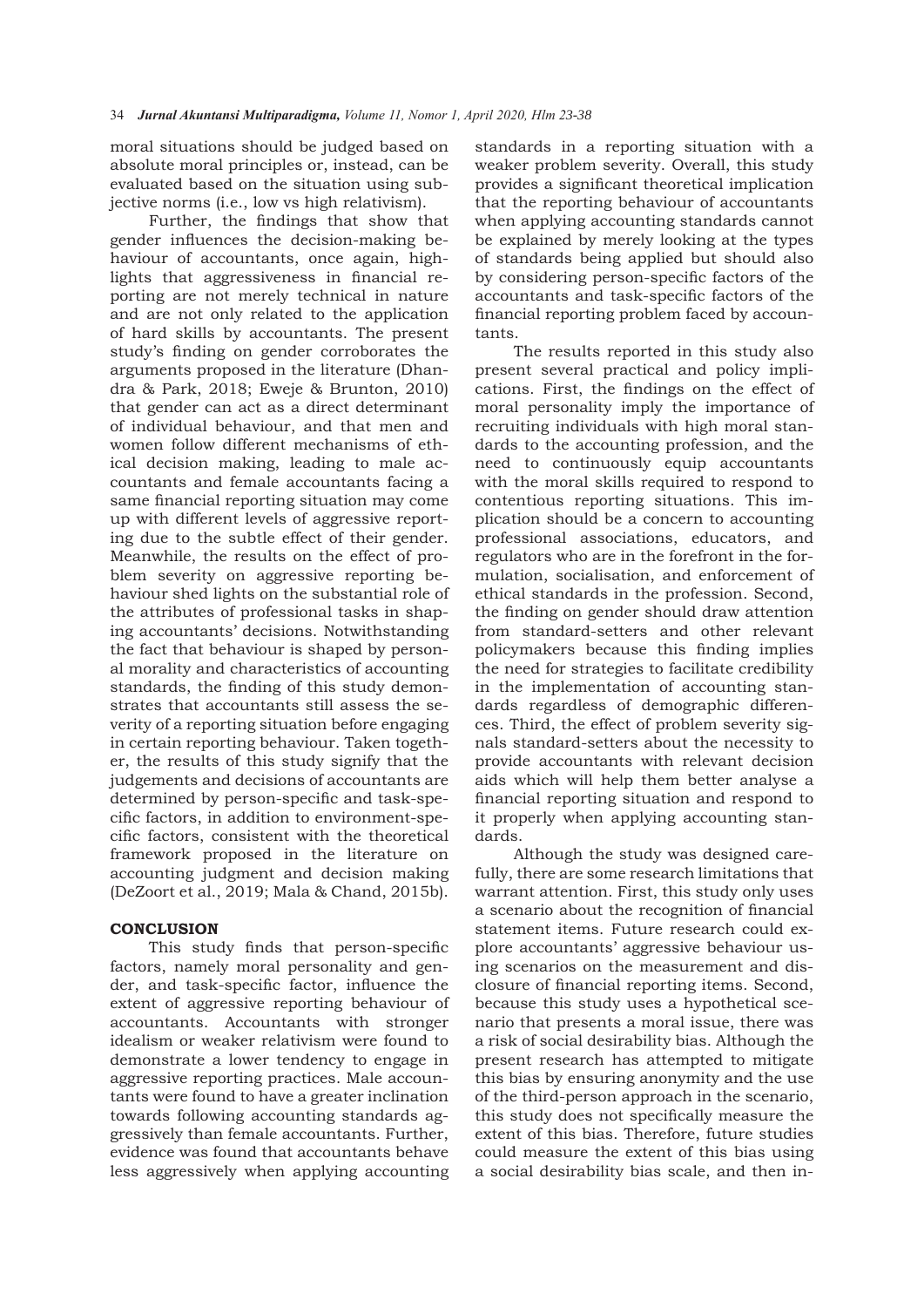clude that measure when analysing the reporting behaviour of accountants when they apply the reporting criteria in accounting standards.

# **REFERENCES**

- Agoglia, C. P., Doupnik, T. S., & Tsakumis, G. T. (2011). Principles-based versus rules-based Accounting Standards: The Influence of Standard Precision and Audit Committee Strength on Financial Reporting Decisions. *The Accounting Review, 86*(3), 747–767. https://doi. org/10.2308/accr.00000045
- Amaliyah, A. (2019). Apakah Accounting Fraud Disebabkan Kesalahan Individu atau Budaya Organisasi? *Jurnal Akuntansi Multiparadigma, 10*(3), 569- 582. https://doi.org/10.21776/ub.jamal.2019.10.3.33
- Arel, B., Beaudoin, C. A., & Cianci, A. M. (2012). The Impact of Ethical Leadership, the Internal Audit Function, and Moral Intensity on a Financial Reporting Decision. *Journal of Business Ethics, 109*(3), 351–366. https://doi. org/10.1007/s10551-011-1133-1
- Benston, G. J., Bromwich, M., & Wagenhofer, A. (2006). Principles versus Rules-Based Accounting Standards: The FASB's Standard Setting Strategy. *Abacus, 42*(2), 165–188. https://doi.org/10.1111/j.14 68-4497.2006.00196.x
- Berglund, N. R. (2018). Auditor Size and Going Concern Reporting. *Auditing: A Journal of Practice & Theory, 37*(2), 1–25. https://doi.org/10.2308/ajpt-51786
- Bobek, D. D., Hageman, A. M., & Radtke, R. R. (2015). The Effects of Professional Role, Decision Context, and Gender on the Ethical Decision Making of Public Accounting Professionals. *Behavioral Research in Accounting, 27*(1), 55–78. https://doi.org/10.2308/bria-51090
- Budisusetyo, S., & Subroto, B. (2012). "Teposliro" and "Semuci" among Public Accountants: Do We Know, and do We Care? *Jurnal Akuntansi Multiparadigma, 3*(2), 210-218. https://doi. org/10.18202/jamal.2012.08.7156
- Cameron, R. A., & O'Leary, C. (2015). Improving Ethical Attitudes or Simply Teaching Ethical Codes? The Reality of Accounting Ethics Education. *Accounting Education, 24*(4), 275-290, https://

doi.org/10.1080/09639284.2015.1036 893

- Che, L., Langli, J. C., & Svanström, T. (2018). Education, Experience, and Audit Effort. *Auditing: A Journal of Practice & Theory, 37*(3), 91–115. https://doi. org/10.2308/ajpt-51896
- Chen, F., Hou, Y., Richardson, G., & Ye, M. (2018). Auditor Experience and the Timeliness of Litigation Loss Contingency Disclosures. *Contemporary Accounting Research, 35*(2), 956–979. https:// doi.org/10.1111/1911-3846.12398
- Cieslewicz, J. K. (2014). Relationships between National Economic Culture, Institutions, and Accounting: Implications for IFRS. *Critical Perspectives on Accounting, 25*(6), 511-528. https:// doi.org/10.1016/j.cpa.2013.03.006
- Cohen, J. R., Krishnamoorthy, G., Peytcheva, M., & Wright, A. M. (2013). How Does the Strength of the Financial Regulatory Regime Influence Auditors' Judgments to Constrain Aggressive Reporting in a Principles-Based versus Rules-Based Accounting Environment? *Accounting Horizons, 27*(3), 579–601. https://doi. org/10.2308/accr-50982
- Collins, D. L., Pasewark, W. R., & Riley, M. E. (2012). Financial Reporting Outcomes under Rules-Based and Principles-Based Accounting Standards. *Accounting Horizons 26*(4), 681–705. https://doi.org/10.2308/acch-50266
- Dane, E., & Sonenshein, S. (2015). On the Role of Experience in Ethical Decision Making at Work: An Ethical Expertise Perspective. *Organizational Psychology Review, 5*(1), 74–96. https://doi. org/10.1177/2041386614543733
- DeZoort, F. T., Holt, T. P., & Stanley, J. D. (2019). A Comparative Analysis of Investor and Auditor Materiality Judgments. *AUDITING: A Journal of Practice & Theory, 38*(3), 149-166. https://doi. org/10.2308/ajpt-52318
- Dhandra, T. K., & Park, H. J. (2018). Mindfulness and Gender Differences in Ethical Beliefs. *Social Responsibility Journal, 14*(2), 274–286. https://doi. org/10.1108/SRJ-05-2016-0067
- Eweje, G., & Brunton, M. (2010). Ethical Perceptions of Business Students in a New Zealand University: Do Gender, Age and Work Experi-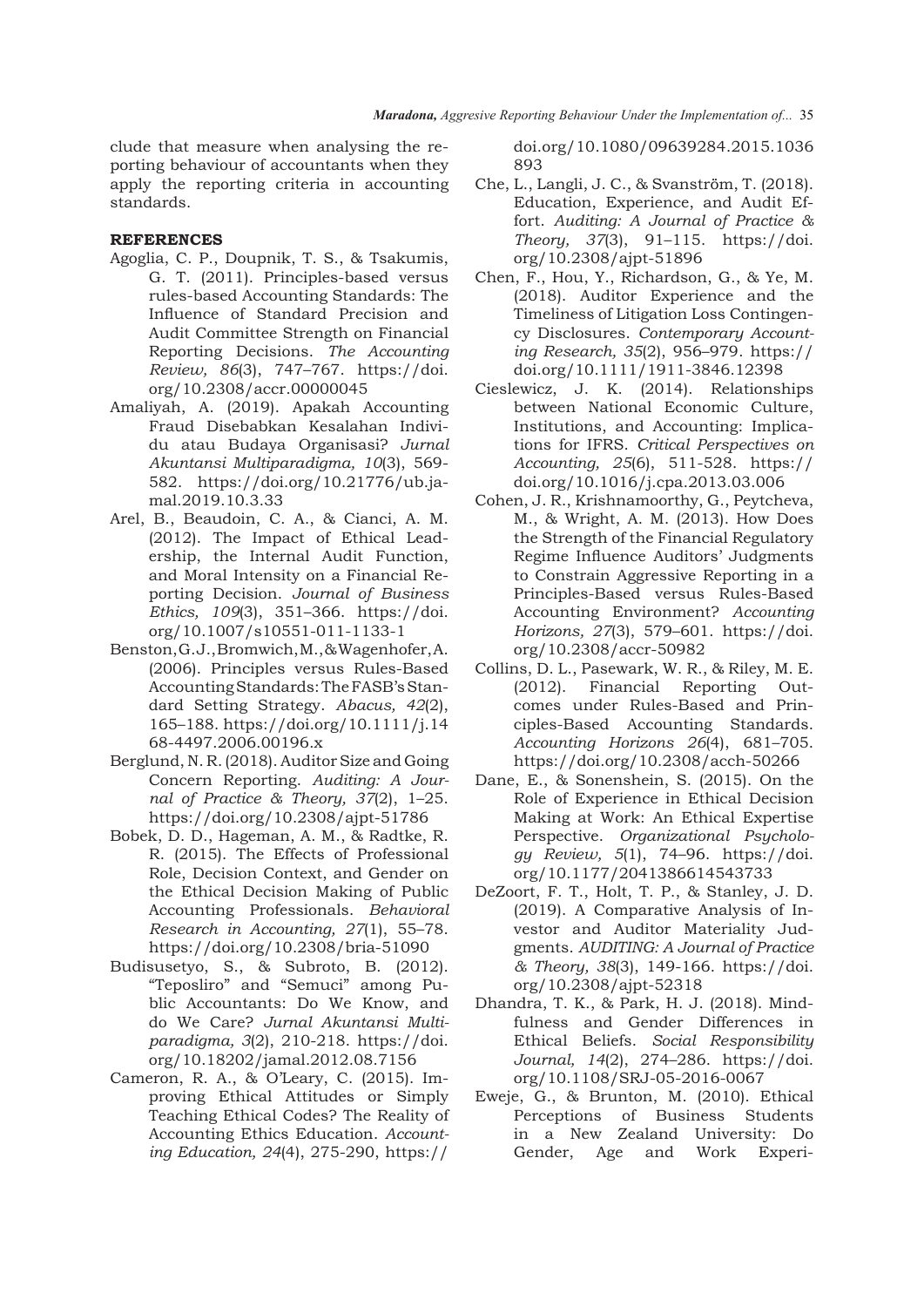36*Jurnal Akuntansi Multiparadigma, Volume 11, Nomor 1, April 2020, Hlm 23-38*

ence Matter? *Business Ethics, 19*(1), 95–111. https://doi.org/10.1111/ j.1467-8608.2009.01581.x

- Forsyth, D. R. (1980). A Taxonomy of Ethical Ideologies. *Journal of Personality and Social Psychology, 39*(1), 175– 184. https://doi.org/https://doi. org/10.1037/0022-3514.39.1.175175
- Giner, B., & Pardo, F. (2015). How Ethical are Managers' Goodwill Impairment Decisions in Spanish-Listed Firms? *Journal of Business Ethics, 132*(1), 21–40. https://doi.org/10.1007/s10551-014- 2303-8
- Heinz, P., Patel, C., & Hellmann, A. (2013). Some Theoretical and Methodological Suggestions for Studies Examining Accountants' Professional Judgments and Earnings Management. *Advances in Accounting, 29*(2), 299–311. https://doi. org/10.1016/j.adiac.2013.09.002
- Herda, D. N., & Martin, K. A. (2016). The Effects of Auditor Experience and Professional Commitment on Acceptance of Underreporting Time: A Moderated Mediation Analysis. *Current Issues in Auditing, 10*(2), 14–27. https://doi. org/10.2308/ciia-51479
- Husser, J., Andre, J. M., & Lespinet-Najib, V. (2019). The Impact of Locus of Control, Moral Intensity, and the Microsocial Ethical Environment on Purchasing-Related Ethical Reasoning. *Journal of Business Ethics, 154*(1), 243–261. https://doi.org/10.1007/s10551-017- 3446-1
- Indriani, R., & Amalia, R. M. (2019). Efek Negatif Konservatisme terhadap Reaksi Pasar. *Jurnal Akuntansi Multiparadigma, 10*(2), 399-412. https://doi. org/10.18202/jamal.2019.08.10023
- Ismail, S. (2014). Effect of Ethical Ideologies on Ethical Judgment of Future Accountants: Malaysian Evidence. *Asian Review of Accounting, 22*(2), 145–158. https://doi.org/10.1108/ARA-08- 2013-0052
- Ismail, S., & Rasheed, Z. (2019). Influence of Ethical Ideology and Emotional Intelligence on the Ethical Judgement of Future Accountants in Malaysia. *Meditary Accountancy Research, 27*(6), 805–822. https://doi.org/10.1108/ MEDAR-04-2018-0326
- Ismail, S., & Yuhanis, N. (2018). Determinants of Ethical Work Behaviour of Malaysian Public Sector Auditors. *Asia-Pacif-*

*ic Journal of Business Administration, 10*(1), 21–34. https://doi.org/10.1108/ APJBA-07-2017-0068

- Jamal, K., & Tan, H. T. (2010). Joint Effects of Principles-Based Versus Rules-Based Standards and Auditor Type in Constraining Financial Managers' Aggressive Reporting. *The Accounting Review, 85*(4), 1325–1346. https://doi. org/10.2308/accr.2010.85.4.1325
- Jones, C., Temouri, Y., & Cobham, A. (2018). Tax Haven Networks and the Role of the Big 4 Accountancy Firms. *Journal of World Business, 53*(2), 177– 193. https://doi.org/10.1016/j. jwb.2017.10.004
- Jones, T. M. (1991). Ethical Decision Making by Individuals in Organizations: An Issue-Contingent Model. *Academy of Management Review, 16*(2), 366–395. https://doi.org/10.5465/ amr.1991.4278958
- Krumpal, I. (2013). Determinants of Social Desirability Bias in Sensitive Surveys: A Literature Review. *Quality and Quantity, 47*(4), 2025–2047. https://doi. org/10.1007/s11135-011-9640-9
- Kusumah, R., & Manurung, D. (2017). Pentingkah Good Corporate Governance bagi Audit Report Lag? *Jurnal Akuntansi Multiparadigma, 8*(1), 137-148. https:// doi.org/10.18202/jamal.2017.04.7047
- Liu, M. (2013). Effect of Guanxi and Ethical Orientations on Chinese Auditors' Ethical Reasoning. *Managerial Auditing Journal, 28*(9), 815–837. https://doi. org/10.1108/MAJ-01-2013-0801
- Lu, H. Y., & Wang, S. (2018). Does Lifting the Objective-Price Constraint in Revenue Recognition Increase the Value Relevance of Earnings and Revenue? *Asian Review of Accounting, 26*(4), 545- 570. https://doi.org/10.1108/ARA-08- 2017-0126
- Mala, R., & Chand, P. (2015a). Confidence of Accountants in Applying International Financial Reporting Standards. *Corporate Ownership and Control, 13*(1), 56–65. https://doi.org/10.22495/ cocv13i1p6
- Mala, R., & Chand, P. (2015b). Judgment and Decision-Making Research in Auditing and Accounting: Future Research Implications of Person, Task, and Environment Perspective. *Accounting Perspectives, 14*(1), 1–50. https://doi. org/10.1111/1911-3838.12040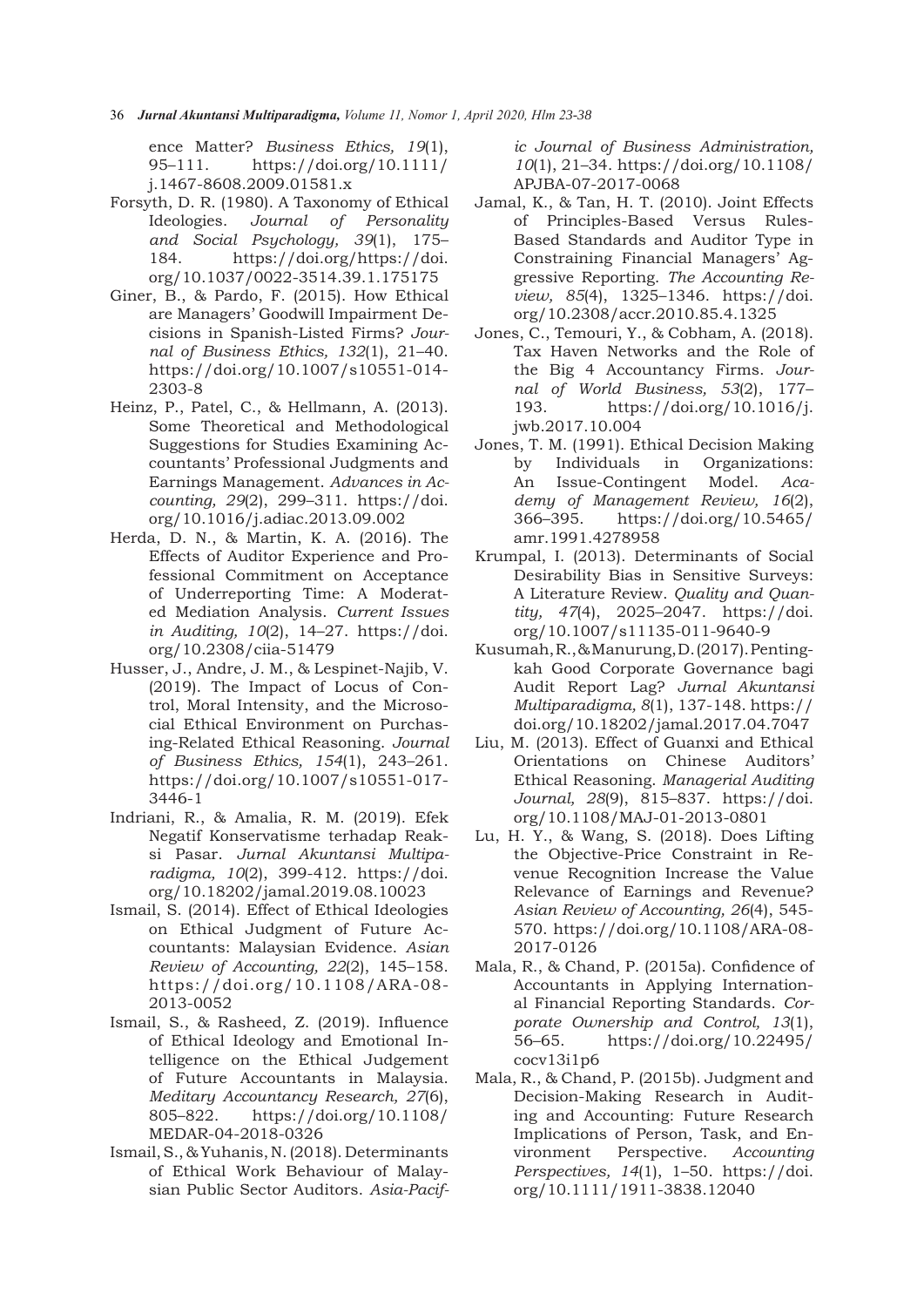- Mala, R., Chand, P., & Patel, C. (2018). Influence of Experience and Accountability on Information Use and Judgments of Accountants. *Journal of International Accounting Research, 17*(3), 135–151. https://doi.org/10.2308/jiar-52191
- Malagueño, R., Pillalamarri, S., Rezende, A. J., & Moraes, M. B. C. (2019). The Effects of Length of Service and Ethical Ideologies on Moral Development and Behavioral Intentions: A Study among Brazilian Public Sector Tax Auditors. *Journal of Applied Accounting Research, 20*(1), 1-25*.* https://doi.org/10.1108/ JAAR-04-2019-0061
- Maradona, A. F., & Chand, P. (2018). The Pathway of Transition to International Financial Reporting Standards (IFRS) in Developing Countries: Evidence from Indonesia. *Journal of International Accounting, Auditing and Taxation, 30*, 57–68. https://doi.org/10.1016/j.intaccaudtax.2017.12.005
- Moroney, R., & Carey, P. (2011). Industryversus Task-Based Experience and Auditor Performance. *AUDITING: A Journal of Practice, 30*(2), 1–18. https://doi. org/10.2308/ajpt-10060
- Musbah, A., Cowton, C. J., & Tyfa, D. (2016). The Role of Individual Variables, Organizational Variables and Moral Intensity Dimensions in Libyan Management Accountants' Ethical Decision Making. *Journal of Business Ethics, 134*(3), 335– 358. https://doi.org/10.1007/s10551- 014-2421-3
- Oboh, C. S. (2019). Personal and Moral Intensity Determinants of Ethical Decision-Making: A Study of Accounting Professionals in Nigeria. *Journal of Accounting in Emerging Economies, 9*(1), 148–180. https://doi.org/10.1108/ JAEE-04-2018-0035
- Odar, M., Jerman, M., Jamnik, A., & Kavčič, S. (2017). Accountants' Ethical Perceptions from Several Perspectives: Evidence from Slovenia. *Economic Research, 30*(1), 1785-1803. https://doi. org/10.1080/1331677X.2017.1392885
- Pacter, P. (2017). *Pocket Guide to IFRS Standards: The Global Financial Reporting Language*. IFRS Foundation.
- Patel, C., & Millanta, B. R. (2011). "Holierthan-Thou" Perception Bias among Professional accountants: A Cross-Cultural Study. *Advances in Accounting, 27*(2),

373–381. https://doi.org/10.1016/j. adiac.2011.08.010

- Pierce, B., & Sweeney, B. (2010). The Relationship between Demographic Variables and Ethical Decision Making of Trainee Accountants. *International Journal of Auditing, 14*(1), 79–99. https://doi.org/10.1111/ j.1099-1123.2009.00404.x
- Ramirez, C., Stringfellow, L., & Maclean, M. (2015). Beyond Segments in Movement: A "Small" Agenda for Research in the Professions. *Accounting, Auditing & Accountability Journal, 28*(8), 1341-1372. https://doi.org/10.1108/AAAJ-01- 2015-1946
- Rokhmania, N. (2013). The Effect of Positive, Negative, Neutral Mood on Ethical Auditor Judgments. *The Indonesian Accounting Review, 3*(1), 89-98. https:// doi.org/10.14414/tiar.v3i01.215
- Tsahuridu, E. E. (2006). Anomie and Ethics at Work. *Journal of Business Ethics, 69*(2), 163–174. https://doi.org/10.10 07/s10551-006-9074-9
- Utami, I., Jori, A., & Hapsari, A. (2017). Sudikah Akuntan Mengungkap Aib Kecurangan? *Jurnal Akuntansi Multiparadigma, 8*(3), 458-469. https://doi. org/10.18202/jamal.2017.12.7066
- Valentine, S. R., & Bateman, C. R. (2011). The Impact of Ethical Ideologies, Moral Intensity, and Social Context on Sales-Based Ethical Reasoning. *Journal of Business Ethics, 102*(1), 155–168. https://doi.org/10.1007/s10551-011- 0807-z
- Valentine, S. R., & Hollingworth, D. (2012). Moral Intensity, Issue Importance, and Ethical Reasoning in Operations Situations. *Journal of Business Ethics, 108*(4), 509–523. https://doi.org/10.1007/ s10551-011-1107-3
- Wadeson, D., & Ciccotosto, S. (2013), Succession Planning in Small Accounting Practices in Regional Far North Queensland. *Australian Accounting Review, 23*(2), 177-188. https://doi.org/10.1111/j.1835- 2561.2012.00189.x
- Wang, X., Wang, Y., Yu, L., Zhao, Y., & Zhang, Z. (2015). Engagement Audit Partner Experience and Audit Quality. *China Journal of Accounting Studies, 3*(3), 230–253. https://doi.org/10.1080/216 97213.2015.1055776